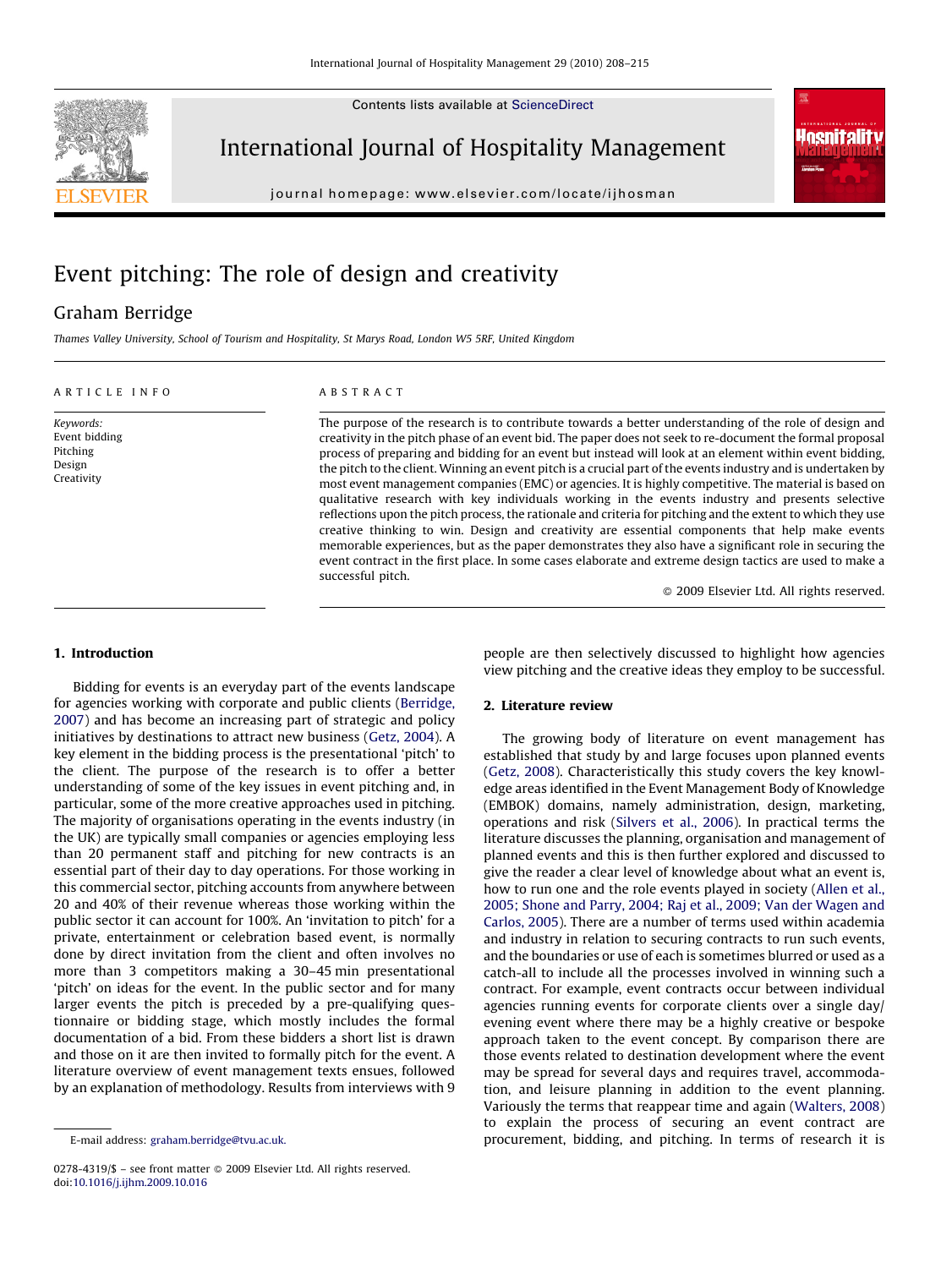the latter that is the least developed of these and is the focus of this research but it might assist understanding to summarise the others first.

# 2.1. Procurement

Due to the significant role played by Visitor and Convention Bureaus, event 'procurement' is the most difficult to define because of the range of activities associated with procurement. It is most readily used within the conferences, conventions and meetings industry due to proliferation of corporate, association and public sector involvement and where there is a clear distinction between 'buyers' and 'suppliers' ([Rogers, 2003](#page--1-0)). Procurement management is viewed as the 'sourcing, selection and contracting of the suppliers and vendors from whom goods and services will be procured using accurate solicitation materials and quality criterion' [\(Silvers, 2008](#page--1-0)). Procurement is widely interpreted and so difficult to clearly define, but nevertheless it can be seen as a business management function that ensures identification, sourcing, access and management of the external resources that an organisation needs or may need to fulfil its strategic objectives ([Kidd, 2005](#page--1-0)). Procuring events falls within these two ideas through the activity of procurement planning and solicitation when event management companies are invited to bid for an event or an association or organisation issues a request for proposals. Visitor Convention Bureaus, for example, act in a procurement capacity by actively seeking and attracting events as part of the wider strategic policy of a region to attract more visitors ([Rogers, 2003; Davidson and Cope, 2003](#page--1-0)) and public and other bodies use the appeal of events to enhance the image of a destination ([Gold and Ward, 1994; Smith, 2001; Pugh, 2004; Boo](#page--1-0) [and Busser, 2006](#page--1-0)).

# 2.2. Bidding

Event bidding tends to describe a series of activities that make up a 'bid' and, like procurement, can include 'request for proposals', and is often associated with major or mega events (sport, conferences or cultural events), ones that are a one-off or run infrequently, change location each time ([Allen et al., 2005](#page--1-0)) and can also be classed as hallmark or mega events [\(Gratton et al., 2001\)](#page--1-0). Although by no means exclusively the preserve of sports events, it is in this area that bidding has received the most attention and in which most academic work has been undertaken. This is not surprising since three of the world's largest events – the Olympic Games, FIFA World Cup and the Commonwealth Games are sports events and the economic and social impact of hosting such an event is regarded as beneficial to the host. The bid process itself begins with the event owners inviting cities or countries to submit a proposal ([Catherwood and Van Kirk, 1997; Emery, 2002;](#page--1-0) [Masterman and Wood, 2004; Allen, 2002\)](#page--1-0). An announcement is made either in public or by nomination to a number of associations. The event owner then establishes a set process for bidding and the timetable by which time-critical information or documentation must be lodged [\(Maralack and Lloyd, 2006; Getz,](#page--1-0) [1997\)](#page--1-0). Guidelines and criteria for successful bidding are documented ([Westerbeek et al., 2002; Swart and Urmilla, 2004\)](#page--1-0) as are a number of commonly cited reasons why destinations and national governing bodies of sport bid to host sport events [\(Emery, 2001,](#page--1-0) [2002; Essex and Chalkley, 1998; Gold and Gold, 2008; Horte and](#page--1-0) [Persson, 2003; Jago et al., 2003](#page--1-0)). Such events can be used to improve the brand identity of a city on a global scale ([Walters,](#page--1-0) [2008\)](#page--1-0). Because of this, competition to host such events is intense but does vary with the type of event, for example major junior events are mostly not the result of competitive bidding ([Blake,](#page--1-0) [2005,](#page--1-0) 2008). The value of the events market is growing and further

highlights why there is such interest in securing the rights to run the:

The right to host an international event is now one of the most valuable prizes in sport. The 2007 Dubai International Sports Conference valued the market at US\$50 billion worldwide, while UK Sport estimates such events contribute £1.5 billion to the British economy each year ([Walmsley, 2008\)](#page--1-0).

It is predicted for the London 2012 Olympics that the event will generate an additional 8164 full-time equivalent jobs and add £1.936 billion to GDP between 2005 and 2016 ([Blake, 2005](#page--1-0)). Major and mega events like this often involve public funding and the rights to host them are held by governing bodies that have a degree of accountability to the sport and their constituency. They are also likely to require considerable resources to organise and hence, carry a high degree of risk with them [\(Emery, 2002](#page--1-0)). For major events discussion and analysis of such bids tends to consider the rationale for bidding in the first place, the requirements of the bid, the strategy and policy of the bidding city and the impact a successful bid would have on the economic, social, political and cultural environment [\(Gratton and Henry, 2001](#page--1-0)). The bidding process itself is said to consist of five stages: the event objectives; the venue selection; strategic planning; feasibility study; bid procedure [\(Emery, 2002\)](#page--1-0).

# 2.3. Pitching

Pitching can be referred to as the physical act of presenting the conceptual ideas of the bid to the client, in person, and the stage at which the competitive contract to run the events is won or lost ([Berridge, 2007](#page--1-0)). It is a competitive process that is the chance for the EMC to verbally and visually 'pitch' their ideas to the client. The term 'pitch' is commonly used by industry professionals (especially those working with corporate clients) and is regarded as a key part in persuading the client to offer the contract for the event. However literature on events makes little or no reference to the term, tending instead to refer to the process as the presentation ([Allen, 2002](#page--1-0); Masterman and Wood, 2004), as an oral bid ([Catherwood and Van Kirk, 1997\)](#page--1-0) or simply regards the competitive process as culminating only in a written proposal ([Monroe, 2006; Matthews, 2007](#page--1-0)). Therefore what tends to be studied is the framework or blueprint that establishes why an event is being considered, what the event idea is, how that can be conceptualised, and subsequently how it can be planned and organised. However what is often missing from these studies is the key stage of the process, the acquisition of the right to manage the event and, perhaps more importantly, how this is achieved. This knowledge on the 'pitch', both in terms of strategies used in pitching and the creative elements of the actual pitch, are relatively speaking under explored areas. This is despite the suggestion that in terms of winning a bid, creativity is regarded as one of the most important aspects ([Matthews, 2007\)](#page--1-0).

# 2.4. Event design and creativity

The role of design and creativity in event management is widely, albeit sometimes inconsistently, acknowledged in playing a central part in the planned event experience and this is especially the case for those events with a strong thematic, celebratory and entertainment element [\(Malouf, 1999; Sonder, 2004; Monroe,](#page--1-0) [2006; Matthews, 2007; Silvers, 2004; Allen et al., 2005](#page--1-0)). As the sources above suggest creating, conceptualising and designing an event requires a series of activities that must meet the client's perceptions of their event. Design can be used strategically to create an event proposal ([Allen, 2002\)](#page--1-0) and it can also be the